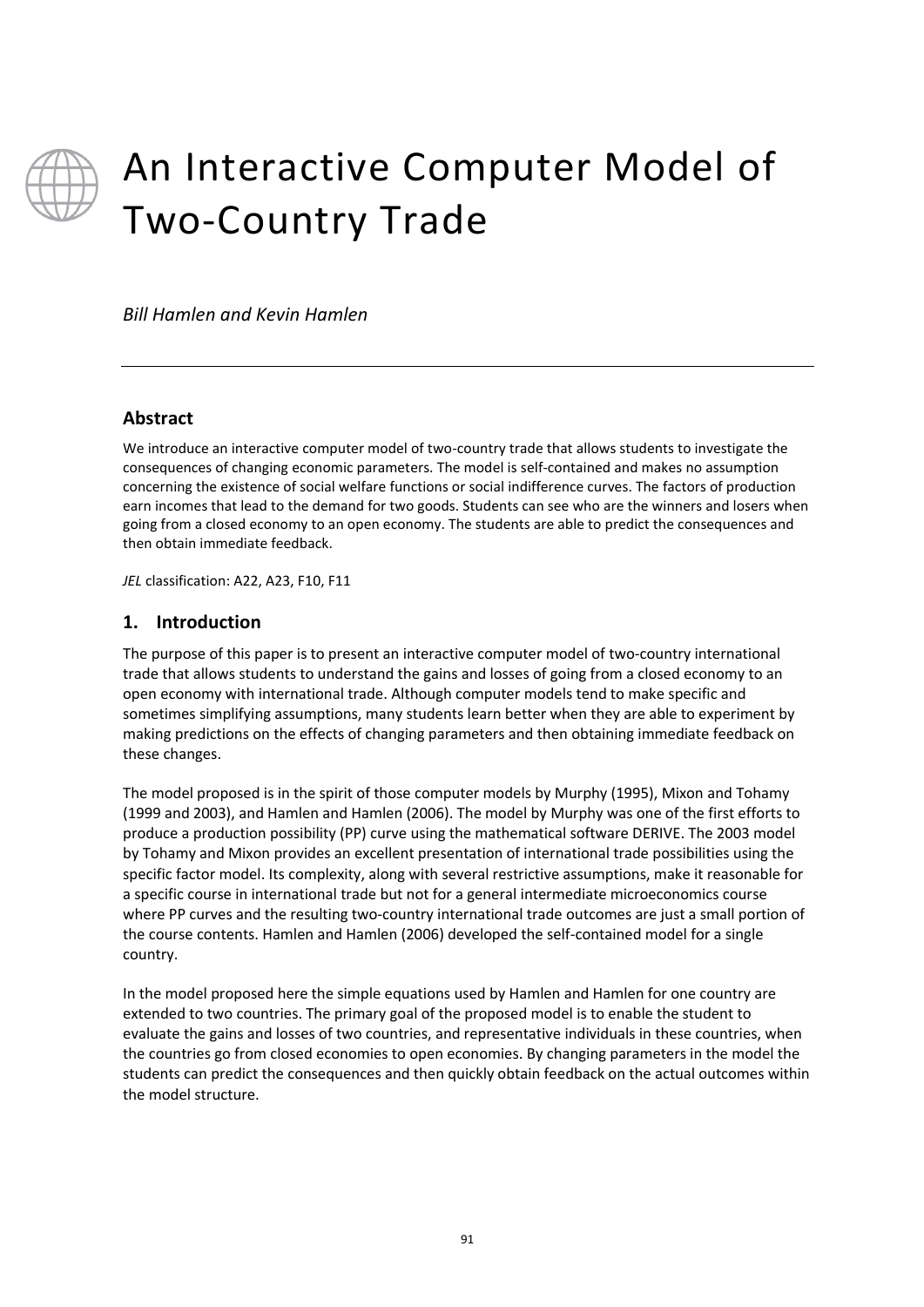The endowments of labour,  $\bar{L}_i$  , and capital stock,  $\bar{K_i}$  , in each country,  $i$  = 1,2 are to be given changeable parameters. Representative individuals of labour income earners and capital stock income earners in each country are given homogeneous utility functions (of degree 1) and the parameters of these can be changed. There are the same two goods produced in each country and the two production functions in both countries are Cobb–Douglas types but returns to scale need not be constant. Many interesting details can be examined by changing the parameters. The students can learn to predict which goods will increase and decrease in each country when trade is opened up. They can also learn to predict whether labour or capital stock owners will benefit in each country when free trade is made available. One of the most important learning lessons for the students is to dispel the notion that everyone is made happier by shifting from a closed economy to an open economy and that social welfare is always improved.

In section two the usual textbook presentation of the benefits of international trade are described along with the weaknesses in the presentation. In the third section, using the basic algebra of international trade, the simple two-country model is presented in a way that can be programmed in Excel, readily allowing student access for experimentation. In the fourth section the methodology for successfully using the model in the classroom is described. This is followed by the conclusion.

# **2. The textbook case**

One of the current authors remembers attending a seminar in the early to mid 1970s when the speaker, Professor Ronald Jones, began by saying that while most professors who teach principles of economics claim that all countries are better off when they engage in international trade and, in fact, everyone benefits by having international trade, it is, in reality, not true. Since many of those in attendance were not international trade specialists there was a general sense of surprise and bewilderment. Most had been taught a simplistic untruth that everyone benefits by moving from a closed economy to one of free trade. This untruth is still frequently passed on in today's principles of economics textbooks.

Figure 1 illustrates an example of the familiar textbook presentation of the benefits of international trade. In the specific example given it is assumed that there are two countries with the same factor endowments but with different social welfare functions, i.e. different social indifference curves. Without international trade (Figure 1) each country maximises its social welfare and finds an optimal place on its own respective PP curve. The domestic price ratios for each country are shown and are different for different countries with good *Q* being relatively more valuable in country 1 and good *Y* relatively more valuable in country 2. Figure 1 also shows the result after international trade takes place. Each country can reach a higher social indifference curve. In this case, country 1 shifts to producing more of good *Y* and less of good *Q* while country 2 shifts production to more of good *Q* and less of good *Y*. A common international price ratio, such as the one shown, is established and it is required that imports and exports match for both countries. In Figure 1 this implies that *cb* = *ad* and *ba* = *de*.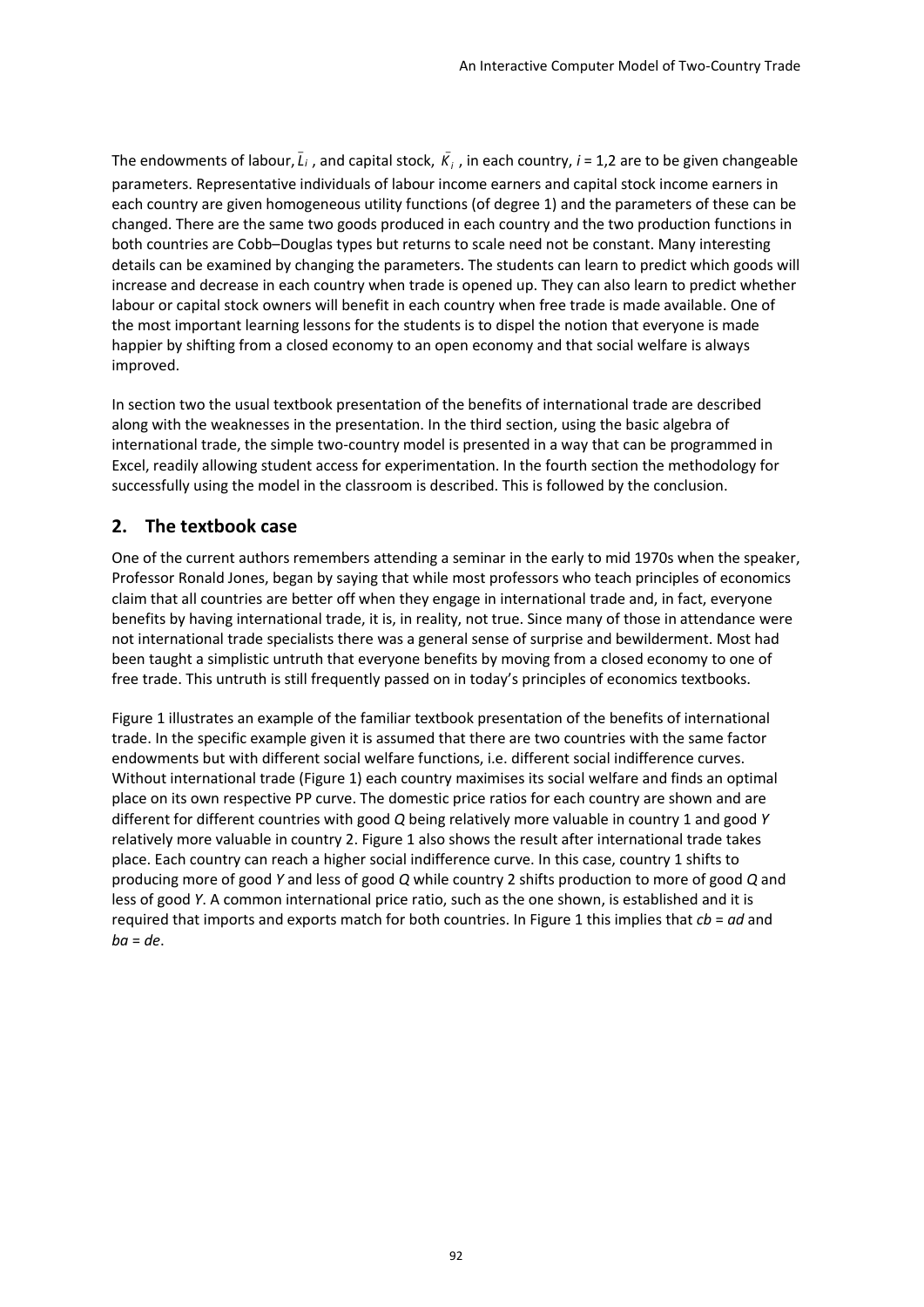

#### **Figure 1:** Trade with a Social Indifference Curve

The solution shown in Figure 1 depends on the existence of well-behaved social indifference curves such as those shown. Fortunately or unfortunately, as Kenneth Arrow (1951) pointed out long ago, social welfare functions with well-behaved social indifference curves such as in Figures 1 probably do not exist, except possibly in the case of one indicating the tastes and preferences of an absolute dictatorship.

Perhaps the closest thing to a known social welfare function (SWF) is that which was derived by Negishi (1960) for a perfectly competitive economy. Negishi proved that under the most common assumptions for a perfectly competitive economy the society "acts as if" it is maximising a specific SWF, subject to the standard supply and demand conditions and production technologies. The Negishi function is the weighted sum of the utility functions of the respective households with the weights equal to the reciprocals of their marginal utilities of income. This SWF cannot, of course, satisfy all of Arrow's (1951) desirable attributes for a social welfare function, e.g. transitivity and completeness. This is because Negishi's SWF is not independent of the PP curve. The weights placed on individual households in the SWF, i.e. the reciprocals of the marginal utilities of income, are directly dependent on the production processes. Nevertheless, when a society chooses a free enterprise, competitive economy, based possibly on its attributes of freedom and efficiency, it is implicitly acting "as if" it seeks to maximise the Negishi SWF. Thus, when comparing two states of the economy in a competitive model the changes in the Negishi SWF can be used as a measure of gain or loss for the entire country. The Negishi SWF, however, cannot be used to determine the optimal point on the production possibility curve. It can only be measured after the optimal point is obtained through other demand and supply conditions.

## **3. The equations of the two-country model**

In 1971 both Ronald Jones (1971) and Paul Samuelson (1971) worked out the simple algebra of a closed two-good economy. Every point on a production possibility curve generates incomes to the factors of production. These, in turn, create demands for the goods produced. The point on a production possibility curve where supply and demand are equal for both goods is the economic equilibrium solution. No SWF or social indifference curves such as in Figure 1 are needed to determine the optimal point on the production possibility curve. When this closed algebraic system is applied to two countries with free trade the solution requires that the total demand equals total supply and that there be a single international relative price ratio. By making some specific assumptions on individual preferences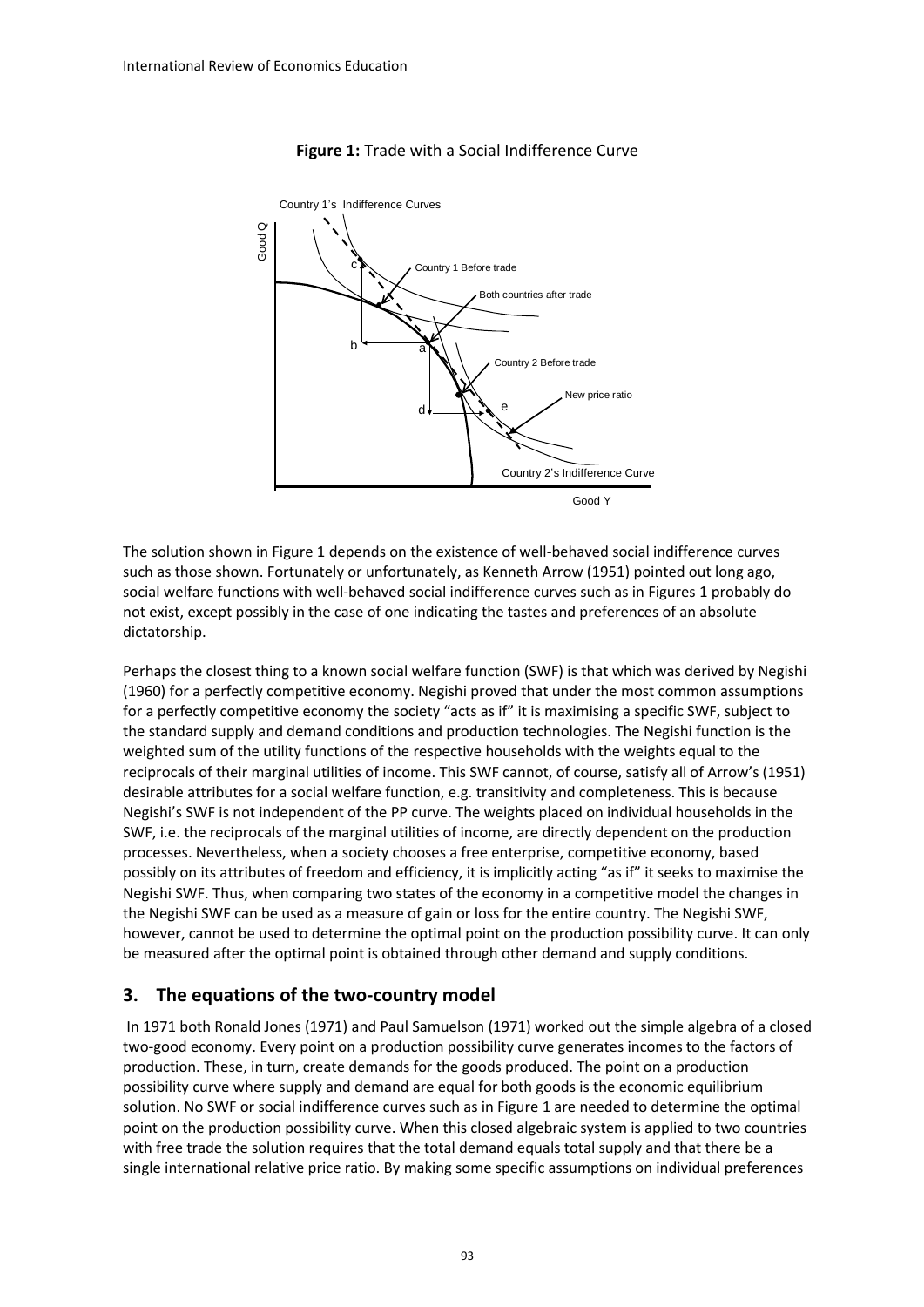the model can be closed and appropriate search procedures used to find the solutions for closed economies and open economies. In fact, the equations necessary to solve a specific problem can be simulated in an available software package such as Excel.

In the current case some, but not all, of the equations related to deriving the PP curve for a single country are found in Hamlen and Hamlen (2006). These equations are combined and expanded here for a two-country trade model. The Excel model allows students to experiment and see for themselves the possible outcomes under different scenarios. The model does not require that there exists any particular "returns to scale" in production. It does require that there be no increasing "returns" to any factor of production but this is a standard assumption. Factors of production, i.e. labour and capital stock, are assumed to receive the value of the marginal physical product of the last unit hired but when the returns to scale are not unitary the difference, plus or negative, is assumed to go to the owners of the capital stock.

One immediate result is that going from a closed economy with no international trade to an open economy with international trade generally helps some factors of production but hurts others. This does not imply that those gaining could not potentially compensate the losers but, if so, such compensation rarely occurs. And if some policy of compensation for accepting international trade was added to the competitive model the new behaviour rules for the participants would have to be derived. The competitive results derived by Negishi would no longer hold.

#### *The Production Equations*

Each country is assumed to produce the same two goods, good *Q<sup>i</sup>* and good *Y<sup>i</sup>* , *i* = 1,2. These are produced using Cobb-Douglas production functions:

$$
Q_i = A_i L_i^{\alpha_i} K_i^{\beta_i}, i = 1,2
$$
 (1)

and:

$$
Y_i = B_i (\bar{L}_i - L_i)^{\sigma_i} (\bar{K}_i - K_i)^{b_i}, i = 1,2
$$
\n(2)

where  $\bar{L}_i$  *, and*  $\bar{K}_i$  *, i* = 1,2 *i \_* are the endowments of labour and capital in each country.

To obtain the PP curve in each country, it is useful to make most other variables a function of one of the inputs, say *L<sub>i</sub>*, *i* = 1,2. To obtain the Edgeworth–Bowley contract relationship in each country, the total differentials of (1) and (2) are taken and *dQ<sup>i</sup>* and *dY<sup>i</sup>* are set equal to zero. Then the slopes of the isoquants,  $dK_{ii}/dL_{ii}$ ,  $j = 1,2$  and  $i = 1,2$  for both goods,  $j = 1,2$  are obtained and set equal to each other for each country. From this we obtain the relationships:

$$
(\alpha_i/\beta_i)(K_i^{1-\beta_i}/L_i^{1-\alpha_i}) = (\alpha_i/b_i)[(\bar{K}_i - K_i)^{1-b_i}/(\bar{L}_i - L_i)^{1-\alpha_i}], i = 1,2
$$
\n(3)

For any value of *L<sup>i</sup>* , *i* = 1,2 and production parameters, *α*, *β*, *a*, *b*, *A* and *B*, a value of *K<sup>i</sup> I*=1,2 can be obtained that solves equation (3). This provides the relationship  $K_i = g_i(L_i)$ , *i*=1,2. Therefore we can graph the following equations to obtain the PP curves in each country:

$$
Q_i(L_i) = A_i L_i^{\alpha_i} [g_i(L_i)]^{\beta_i}, \quad i = 1, 2
$$
\n(4)

and: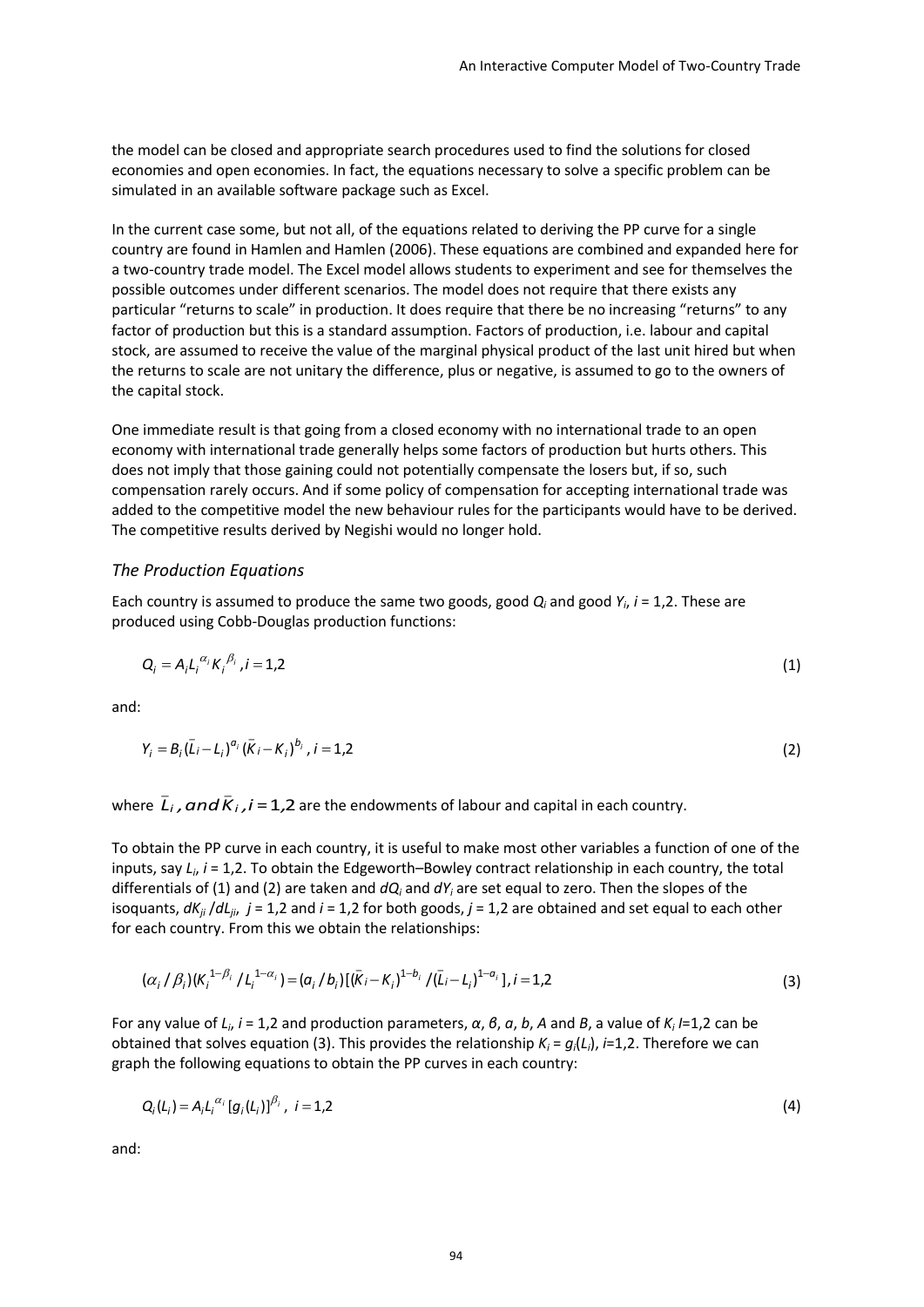$$
Y_i(L_i) = B_i(\bar{L_i} - L_i)^{a_i} [\bar{K_i} - g_i(L_i)]^{b_i}, \quad i = 1, 2
$$
\n(5)

The slopes of the PP curves are needed to construct the price ratios and to find the final solution after the countries move from closed economies to open economies. Using equations (4) and (5) the increments along the PP curves can be obtained. These are given by:

$$
-(P_{Y_i}/P_{Q_i}) = [\Delta Q_i(L_i)/\Delta Y_i(L_i)], i = 1,2
$$
\n
$$
(6)
$$

Since only the relative prices are relevant  $P_{Qi}$ ,  $i=1,2$  is set equal to 1.

#### *Demand Equations*

( $L_i$ ) = B,  $(L_i - L_i)^{t_i}$ ;  $(K_i - g_i(L_i))^{t_i}$ ,  $i = 1,2$ <br>
opes of the PP curves are needed to construct tuntries move from closed economies to open e<br>
enters along the PP curves can be obtained. The<br>  $(R_i/R_3) = [\Delta Q_i(L_i)/\Delta Y_i(L_i)]$ ,  $i$ In each country there is assumed to be two groups of individuals, those who derive their income from labour and those who derive their income from owning the capital stock. We allow each group to have a single representative utility function. This assumption can be further relaxed to allow for subgroups, although there is not much to be gained for such an extension. For the utility functions we use simple homogeneous utility functions of degree 1. These are given by:

$$
U_i(Labour_i) = D_i Q_i^{s_i} Y_i^{t_i}, D_i, s_i, t_i > 0, s_i + t_i = 1, i = 1,2
$$
\n(7)

and:

$$
V_i(Capital_i) = E_i Q_i^{w_i} Y_i^{x_i}, E_i, w_i, x_i > 0, w_i + x_i = 1, i = 1,2
$$
\n(8)

The indirect utility functions are easily derived and are given by:

$$
U_i(Labour_i) = M_{Li}^{s_i + t_i} [P_{Qi}^{-s_i} P_{Vi}^{-t_i} (s_i + t_i)^{-s_i + t_i} s_i^{s_i} t_i^{t_i}], i = 1,2
$$
\n(9)

and:

$$
V_i \left( \text{Capital}_i \right) = M_{Ki}^{w_i + x_i} \left[ P_{Qi}^{-w_i} P_{Ki}^{-x_i} \left( w_i + x_i \right)^{-w_i - x_i} w_i^{w_i} x_i^{x_i} \right], i = 1, 2
$$
\n
$$
(10)
$$

where *MLi* and *MKi* are the incomes of the labour and capital stock owners in each country respectively.

The Negishi (competitive) SWF in each country is given by:

$$
W_i = (1/\lambda_{li})U_i (Labour_i) + (1/\lambda_{ci})V_i (Capital_i), i = 1,2
$$
\n(11)

where  $\lambda_i$  and  $\lambda_c$  are the marginal utilities of income for labour and capital stock owners in country *i* respectively. These can be calculated by the well-known first order condition that  $\partial U_i$ (Labour )/ $\partial Q_i = \lambda_i P_{Qji}$  and  $\partial V_i$ (Capital  $_i$ )/ $\partial Q_i = \lambda_i P_{Qij}$ 

Next we assume that there is a competitive market for labour and thus given the Cobb–Douglas production functions we obtain income to labour as:

$$
M_{\mathcal{L}} = \alpha_i \mathbf{Q}_i + a_i P_{\mathcal{V}_i} Y_i, \quad i = 1, 2 \text{ and } P_{\mathcal{Q}} = 1 \tag{12}
$$

The income to capital stock owners is assumed to be equal to the value of output not claimed by labour. When there are decreasing returns to scale in both goods this solution provides a surplus beyond the perfectly competitive value. Thus the income to capital stock owners in each country is: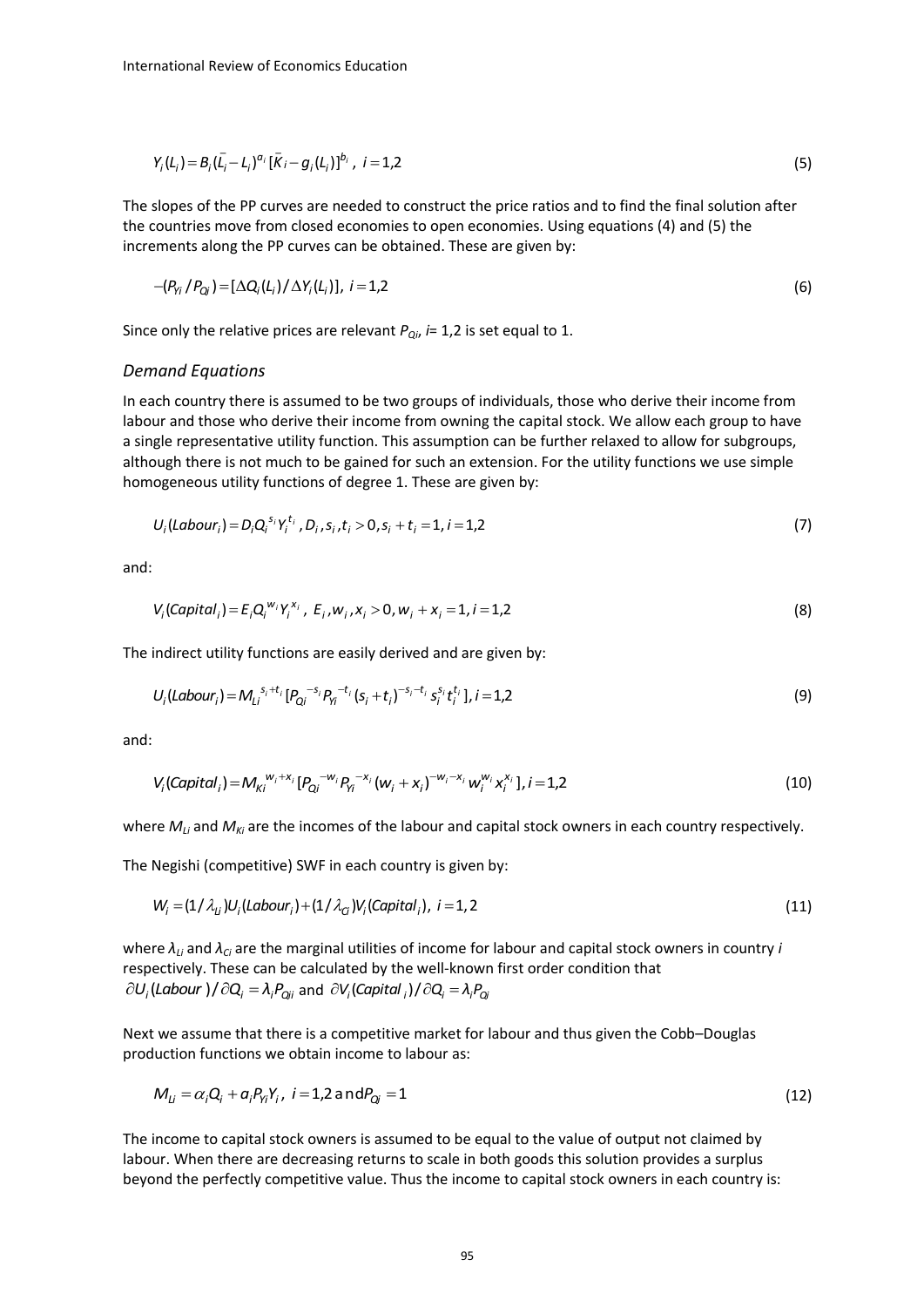$$
M_{ki} = (1 - \alpha_i)Q_i + (1 - \alpha_i)P_{Yi}Y_i, \ i = 1,2
$$
\n(13)

The income equations (12) and (13) along with the first order conditions for the optimal product selection provide the demand equation for one of the goods, e.g. good *Y<sup>i</sup>* , as a function of labour, *L<sup>i</sup>* . This demand can be set equal to the supply *Y<sup>i</sup>* to yield the following equilibrium condition for each closed country:

$$
\frac{[\alpha_i Q_i(l_i) + \alpha_i Y_i(l_i)(P_{Y_i}/P_{Q_i})]}{[(s_i/t_i) + 1]} + \frac{[(1 - \alpha_i)Q_i(l_i) + (1 - \alpha_i)Y_i(l_i)(P_{Y_i}/P_{Q_i})]}{[(w_i/x_i) + 1]} - Y_i(l_i) = 0
$$
\n(14)

By varying  $L_i$  from 0 to  $\overline{L}_i$ ,  $i = 1,2$  the location on the PP curve where the total supply equals the total demand for both goods can be obtained. At this point one can also evaluate the utility achieved by labour and capital stock owners using equation (9) and (10). This all accomplished for two closed economies.

 $M_{\text{M}} = (1 - \alpha_i)Q_i + (1 - \alpha_i)P_{\text{H}}Y_i$ ,  $i = 1,2$ <br>income equations (12) and (13) along with the firition provide the demand equation for one of the<br>income make bet equal to the supply  $Y_i$  to yield<br>edemand can be set equal t The next problem requires obtaining the open economy solution. In this case the total demand must equal the total supply there must be a common price ration. This can be accomplished using equation (14) but combining the demands and supplies for both countries. Then using a search routine it is possible to find solution where the total demand for goods equals the total supply (equation 14) and there is a single price ratio between countries. Incomes for all factors of production in each country are re-calculated using the new international price ratio and equations (12) and (13). Next the utility for each representative in each country can be calculated. This is the open economy solution. We know from basic international trade theory, of course, that there can be situations where international trade between two counties has only a boundary solution or no unique solution. Most of the situations used in the model presented above do not run into that problem.

Comparing the autarky and open trade solution using the model allows not only the differences in production in each country to be examined but also the differences in happiness (utility) of the representative individuals in each country as well as the changes in the Negishi SWF.

## **4. Use of the model**

The two-country trade model has been used extensively in an advanced (senior) undergraduate course as well as less extensively in required core MBA courses in economics. It was used along with many other similar models developed primarily in Excel. In fact, use of such models was the focus of the advanced undergraduate course. The answer to an important pedagogical question was sought: Does use of interactive computer models facilitate the learning experience? The computer models are not used alone without the basic theory related to the models.

The first time the course was taught, only average student evaluations were obtained (3.5 out of 5 with 5 being the top evaluation and the question being: "how much did you gain from this course?") Since it was an experimental course the students seemed willing to share their views. It turned out that the particular method of using the interactive computer models was the primary fault. The models were initially presented to the students and then they were given lengthy assignments to complete using the models. They would change the parameters and then write down the resulting changes in the outcomes of the models. Students admitted that, given the demands on their time in other courses, they found it expedient and optimal to just change the parameters in the models and fill in the resulting answers. There was very little learning involved.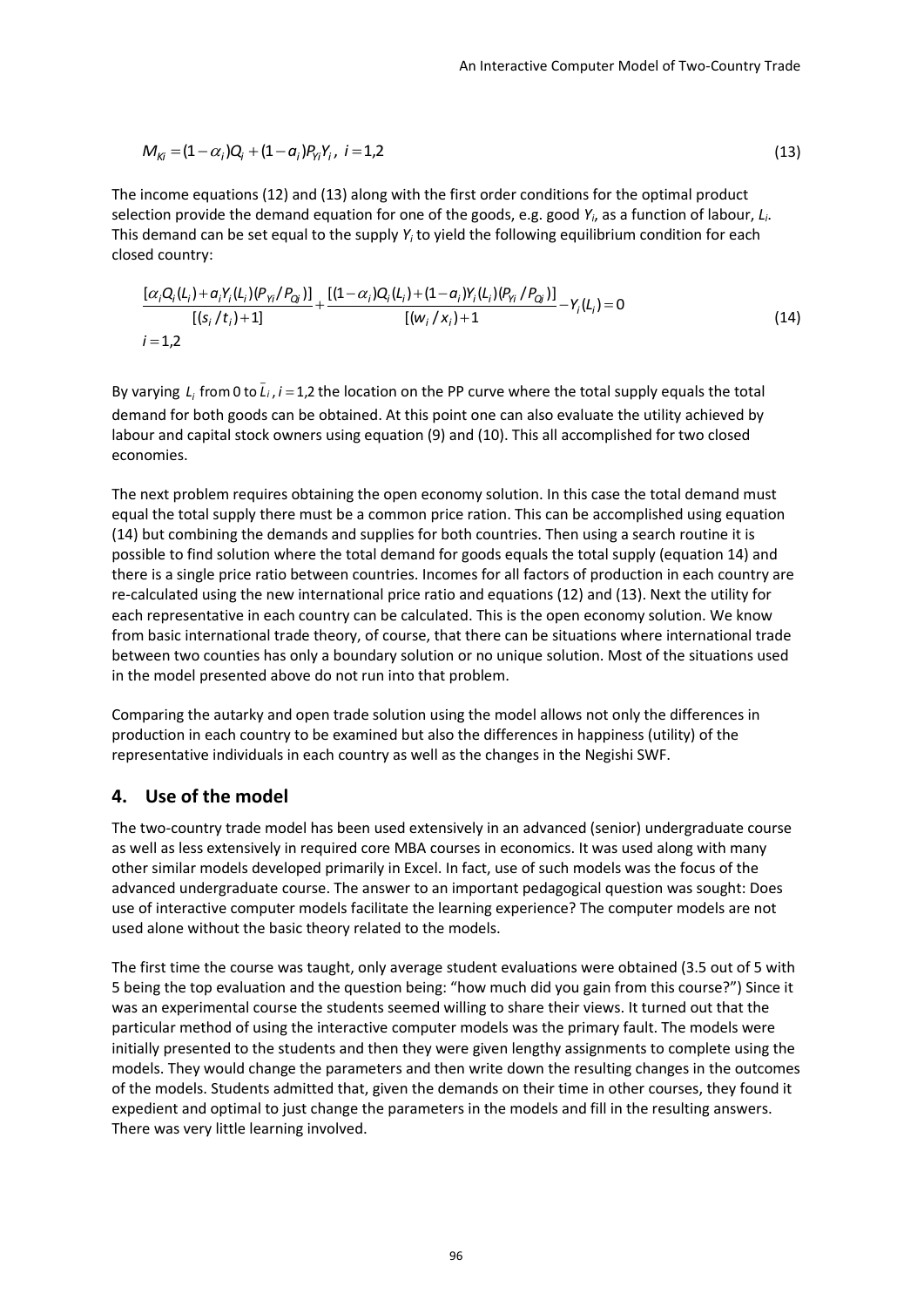Subsequently, it was found that the models were more beneficial to the learning process when used primarily within the classroom and not for assignments. The successful approach was to briefly present an overview of the theory and then ask the class to predict the results if specific changes were made to the parameters of the models. Using this method, near perfect evaluations were obtained (close to 5 out of 5) and the students were very enthusiastic about developing a logical instinct about making economic predictions. Of the many models used the current two-country international trade model and one that modelled the Grossman and Stiglitz (1980) financial market with informed and uninformed investors were the most popular. Some of the students went beyond the course requirements working on the models at their leisure and then bringing interesting questions to the classroom. Though the interactive models have only been in use for several years it has become clear that they are most appreciated by students in an elective course rather than a required core course. An elective course with an enrolment of approximately twenty-five students is an ideal setting. This allows for approximately five teams of five individuals.

Two examples of in-class problems are described below. In working these examples two interesting questions are: (1) To which good would we expect each country to shift its production after going from a closed economy to an open economy and; (2) Which factor of production is likely to gain or lose in each country when going from no trade to free trade? Working extensively with the current model has led to some predictive rules. When going from a closed economy to an open economy, countries tend to produce more of (specialise in) the good that has the lower relative price before trade. In addition, a factor of production will tend to gain (lose) when free trade occurs if the good the country is going to increase (decrease) in production is that which more (less) abundantly rewards that factor of production.

## *Example One*

Figures 2 and 3 show an initial solution for two countries when they are closed economies and then after trade takes place. Table 1, Example 1, provides the parameter values and outcomes. In using the Excel model the questions submitted to the students is not: what *will* certainly happen when two countries begin to trade? Nor is it: what *could* possibly happen when two countries begin to trade? The useful question is: what is *most likely* going to happen? It is important to remind the students that a simulation model cannot provide universal conclusions.



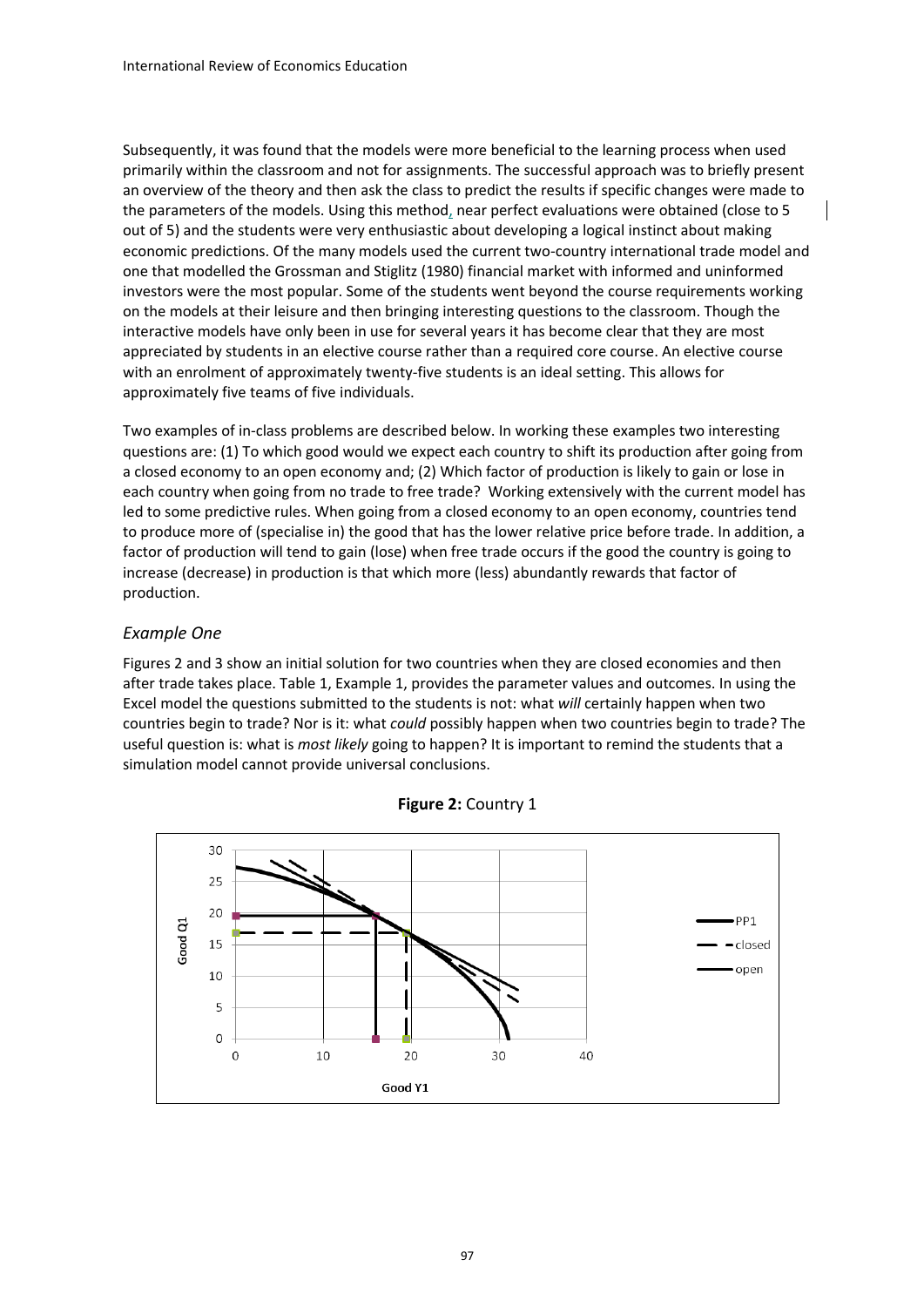**Figure 3:** Country 2



| <b>Exercise 1</b>         |             |                  |                           | <b>Exercise 2</b> |                  |
|---------------------------|-------------|------------------|---------------------------|-------------------|------------------|
| <b>Parameters</b>         | Country 1   | <b>Country 2</b> | <b>Parameters</b>         | Country 1         | <b>Country 2</b> |
| Lb                        | 600         | 80               | Lb                        | 600               | 80               |
| Kb                        | 20          | 100              | Kb                        | 20                | 100              |
| $\alpha$                  | 0.4         | 0.4              | $\alpha$                  | 0.55              | 0.55             |
| β                         | 0.25        | 0.25             | β                         | 0.7               | 0.7              |
| a                         | 0.35        | 0.35             | a                         | 0.35              | 0.35             |
| b                         | 0.4         | 0.4              | b                         | 0.4               | 0.4              |
| S                         | 0.5         | 0.5              | S                         | 0.5               | 0.5              |
| t                         | 0.5         | 0.5              | t                         | 0.5               | 0.5              |
| W                         | 0.5         | 0.5              | w                         | 0.5               | 0.5              |
| $\boldsymbol{\mathsf{x}}$ | 0.5         | 0.5              | $\boldsymbol{\mathsf{x}}$ | 0.5               | 0.5              |
| A                         | 1           | $\mathbf{1}$     | A                         | $\mathbf{1}$      | 1                |
| B                         | $\mathbf 1$ | $\mathbf{1}$     | B                         | $\mathbf{1}$      | $\mathbf{1}$     |
| <b>Changes</b>            | Country 1   | <b>Country 2</b> | <b>Changes</b>            | Country 1         | <b>Country 2</b> |
| PY/PQ(bt)                 | 0.86        | 0.61             | PY/PQ(bt)                 | 10.24             | 11.09            |
| PY/PQ(at)                 | 0.74        | 0.74             | PY/PQ(at)                 | 10.4              | 10.4             |
| $\Delta U(L)$             | 0.17        | $-0.02$          | $\Delta U(L)$             | $-1.49$           | 1.41             |
| $\Delta U(C)$             | $-0.01$     | 0.28             | $\Delta U(C)$             | 1.52              | $-1.15$          |
| ΔQ                        | 2.71        | $-2.51$          | ΔQ                        | $-47.08$          | 37.42            |
| ΔΥ                        | $-3.47$     | 3.76             | ΔΥ                        | 4.55              | $-3.47$          |
| <b>ASWF</b>               | $-2.24$     | 2.96             | <b>ASWF</b>               | 2.5               | $-8.08$          |

**Table 1:** Country 2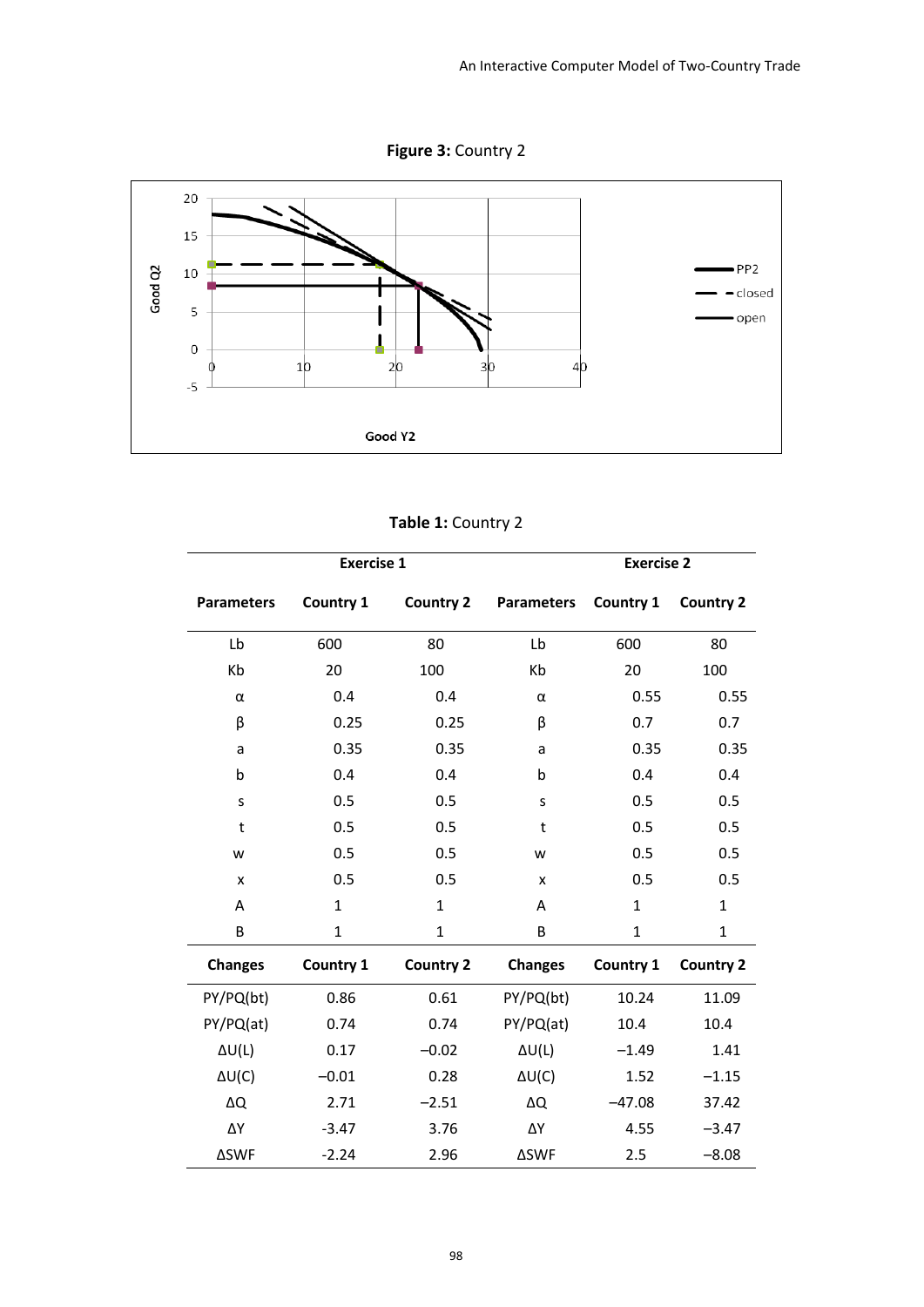In Example 1 both countries have the same production functions and labour and capital stock owners have the same preferences in both countries. The difference is in the factor endowments. Country 1 has relatively abundant labour while country 2 has relatively abundant capital stock.

What can we predict when this two-country world shifts from closed economies to open economies? Before international trade the price ratio of good *Y* for good *Q*, in country 1, is  $\Delta Q_1/\Delta Y_1 = -P_{Y_1}/P_{01} = -0.8567$  or  $P_{Y_1}/P_{01} = 0.8567$ . The ratio in country 2 is  $\Delta Q_2/\Delta Y_2 = -P_{Y_1}/P_{01} = -0.608$ or *PY1*/*PQ1* = 0.608. Thus good *Q* is relatively cheaper in country 1 than in country 2, or equivalently, good *Y* is relatively more expensive in country 1 than in country 2. It is reasonable to assume that after international trade takes place each country will tend to produce more of the good that is relatively cheaper in their country, i.e. where it has a comparative advantage. So country 1 produces more of good *Q* and less of good *Y* and country 2 will produce more of good *Y* and less of good *Q*. This prediction is confirmed in the results shown in Table 1.

The parameters *α* and "*a*" in the production function also provide the relative shares of the value of outputs *Q* and *Y* respectively that go to labour. Thus *α* = 0.4 and *a* = 0.35 tells us that labour tends to get a greater share of the value of the output of *Q* than of *Y*. Thus, in country 1 we would expect labour to benefit from the increase in production of *Q*. Simultaneously, labour will tend to be hurt in country 2 as it reduces its production of good *Q*. We find from Table 1 that this is the actual result. The change in utility for labour is positive in country 1 and negative in country 2. The opposite results occur for the owners of capital stock. As an added feature we find, using the Negishi measure of social welfare, that country 1 has a net decline and country 2 a net increase.

## *Example Two*

The parameter values for the second situation are also shown in Table 1, Example 2. For the conservation of space the figures are not shown. Everything is the same as in Example 1 except now there are increasing returns to scale in the production of good *Q*.

Again, the important thing to look at is the relative price ratio of the two goods before free trade takes place since with free trade countries will tend to specialise in the good that is relatively cheaper. We see that in the closed economy situation good *Y* is the relatively cheaper good in country 1,  $P_Y/P_Q$  = 10.24 and good *Q* the relatively cheaper good in country 2,  $P_Y/P_Q$  = 11.09. Thus after free trade takes place country 1 would be expected to produce more of good *Y* and country 2 to produce more of good *Q*. This is exactly what we find in Table 1, Exercise 2. Country 1 increases its production of *Y* and country 2 increases its production of good *Q*.

Next, we look at the parameters *α* and "*a"*. These represent the shares of the value of goods *Q* and *Y*, respectively that go to labour. The share of the value of good *Q* going to labour is *α* = 0.55 and the share of the value of output of good *Y* going to labour is *a* = 0.35. Thus labour would prefer to see an increase in the production of good *Q* where it receives the relatively greater share. When free trade takes place country 1 increases its production of good *Y* and decreases its production of good *Q*. This, in essence, is expected to hurt labour in country 1. On the other hand, country 2, with free trade, will increase its production of good *Q* and labour will gain in this country. From table 2 we find that these predictive rules are confirmed in the analysis. Labour loses and capital stock owners gain in country 1 with the presence of free trade. The opposite holds true for country 2. Also in this example the net change in Negishi's measure of social welfare favours country 1 over country 2.

# **5. Conclusion**

The above model was developed to show the students the outcomes of going from a closed economy to a free trade economy. Unlike the traditional model, which assumes the existence of social indifference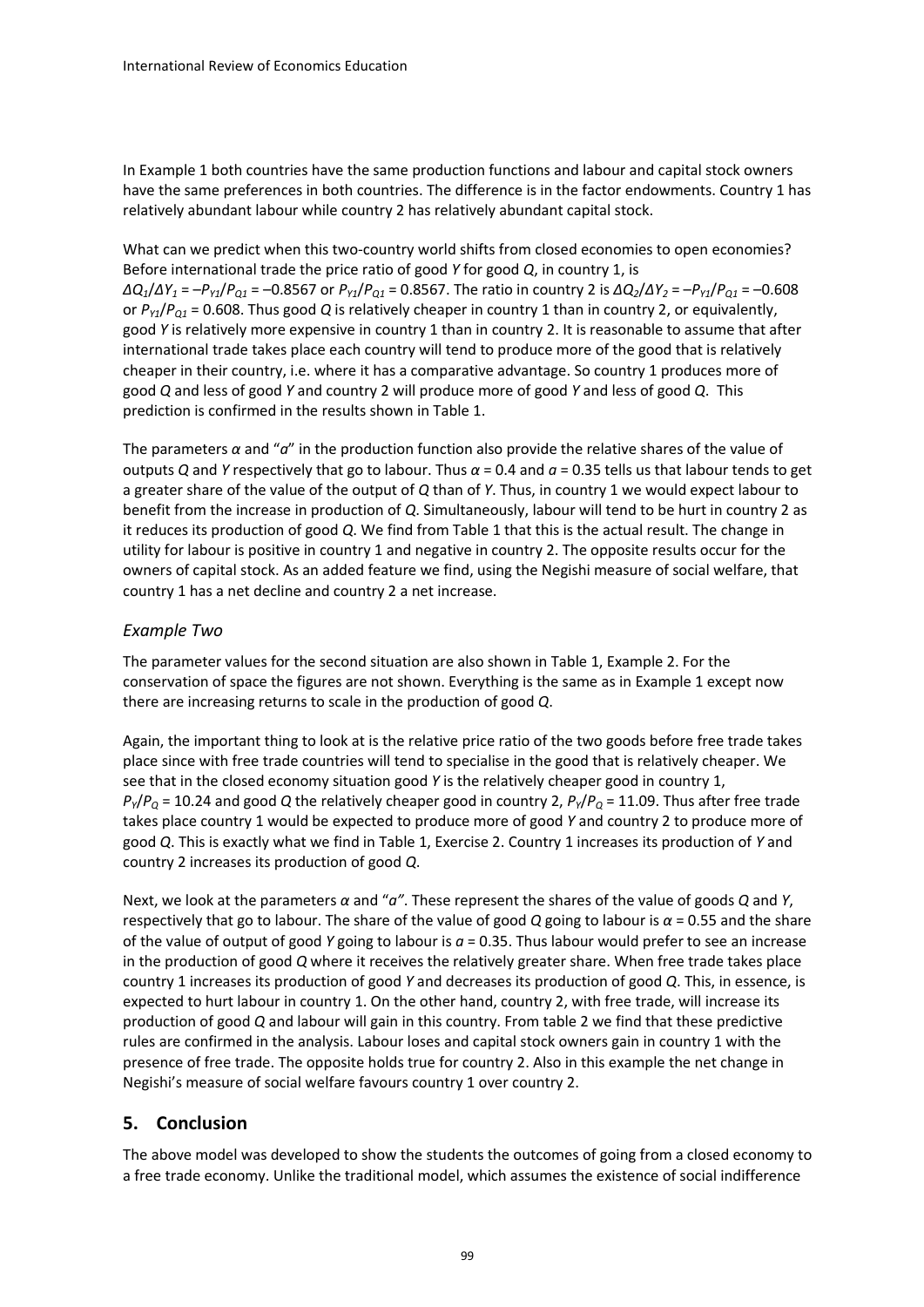curves, the current applied model is based on the Samuelson/Jones (1971) theoretical models that present closed systems without the assumption of social indifference curves. At every point on the production possibility curve the combination of goods produced also generate incomes to the factors of production. Given preferences by representative labour and capital stock owners there is an associated demand for the goods produced. In a closed economy the solution in each country is one in which the total demand equals total supply. Where this occurs on the production possibility curve the relative price ratio of the two goods can be obtained by computing the slope of the production possibility curve. With free trade the solution changes to one in which the total demand by both countries equals total supply by both countries and the price ratio of the final goods (i.e. slopes of the production possibility curves) are identical in each country.

Using the interactive model the student finds that going from a closed economy to an open economy does not usually make everyone better off. The gains to trade results obtained in the traditional model usually depend on the assumption that there are social indifference curves. Yet no such social indifference curves are likely to exist unless they are imposed, such as those of the dictator's in Arrow's impossibility theorem.

Learning how to use interactive economic models in the classroom is as important as developing the model. First, the model has to closely conform to the microeconomic theories upon which it is built. The traditional model with its assumed social indifference curves does not remain honest to its microeconomic foundations.

In the course that used the above model the students were very familiar with the Cobb-Douglas production function and the similar homogeneous utility function. They had already learned about production possibility curves. Second, the models should be used in the classroom with student participation encouraged. Possibly the best way to do this is to allow students to make predictions without the fear of grade repercussions and then provide immediate feedback on the results. Third, the models should be made readily available to the students outside of class, especially for the more interested students, but assignments based on using the models is not likely to lead to successful learning experiences.

The two-country trade model is currently being extended to increase the complete interaction. A programme has been constructed that requires students to rank bundles of two goods. This then generates the parameter values of the utility functions used in the above two-country model. In the same course, the students generate the production function parameters by playing simple games in the classroom. These games involve labour (the students) and some form of capital stock. For example one, "paper-throw" game that has been successful requires adding students and crumbled papers (balls) and throwing these into a basket at ten feet. By varying the number of students and balls and then counting the number of baskets per minute, enough data is collected to estimate the Cobb-Douglas production function. The output is made representative of one of the goods in the PP curve. Other different games or separate experiments with the "paper throw" game can be used to generate the production parameters of the second good. When all is complete and tested the students will, in essence, have created enough data to solve a domestic PP curve. By dividing the class into two countries, or in some cases using two separate classes we are able to repeat this operation. Then we can show the final results of closed and open economies.